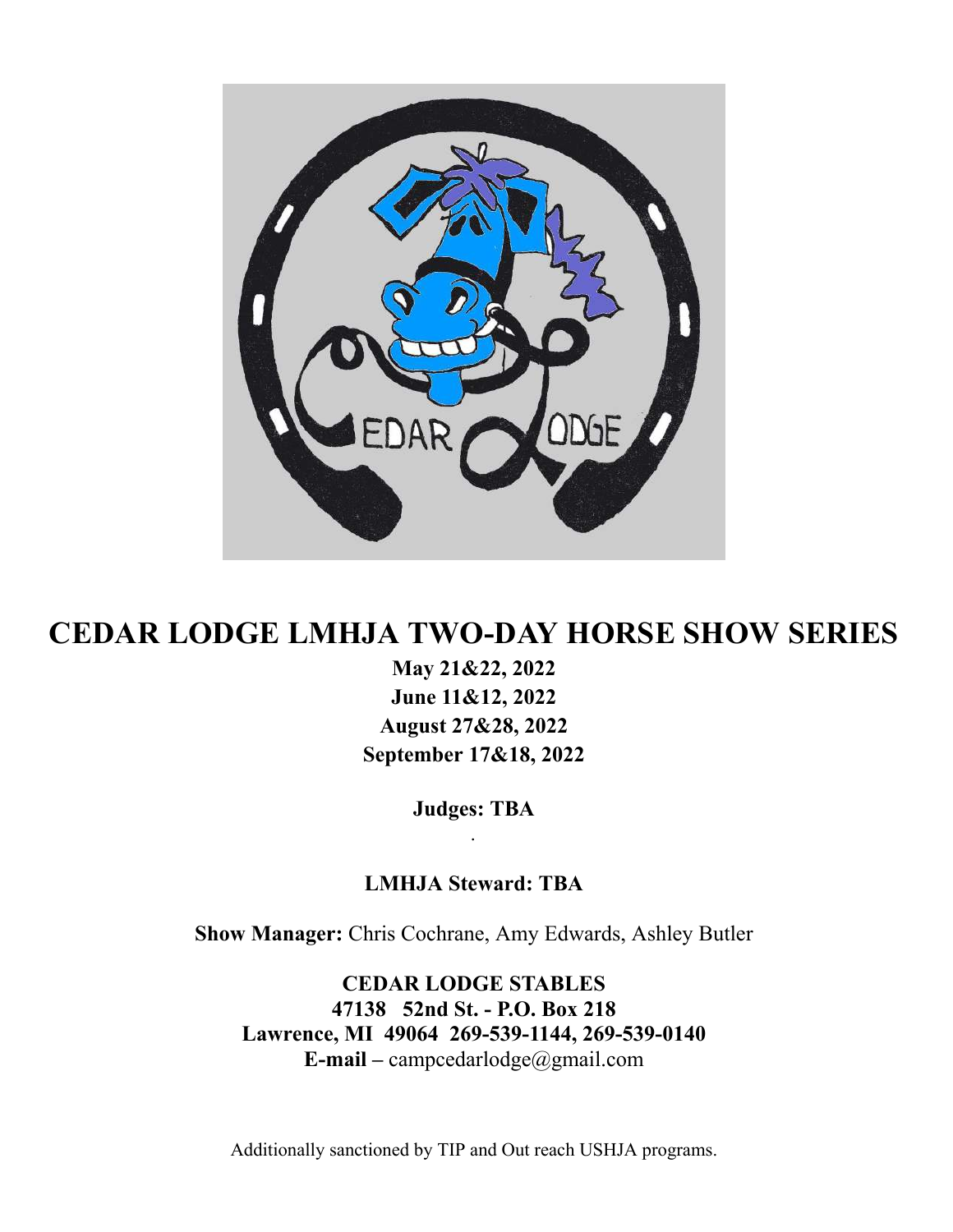## Greetings to All,

 Cedar Lodge Stables is a year around boarding, training and teaching facility strongly affiliated with Camp Cedar Lodge, a children's summer camp and recreational facility that offers a variety of activities - swimming, drama, arts/crafts, etc. – as well as a strong riding program. We spend many hours preparing for our horse shows to be both a quality Hunter/Jumper Show and a fun time for all our guests. We are proudly sanctioned by LMHJA as well as TIP (Thoroughbred Incentive Program) and USHJA Outreach Program. While you are here, food services will be available in our observation room. Several cabins are available for families and stable groups to rent. Weather permitting our swimming beach will be open after the show each evening. Check times for when a lifeguard will be available!

Thank you for coming!

 *The Cedar Lodge Staff* 

COURSE DESIGN: Amy Edwards, Ashley Butler, Kali Edwards

ANNOUNCER: Allison Edwards, Spencer Streeter

ENTRY BOOTH: Cristie and Spencer Streeter

EMT: Amy Attivissimo

VETERINARIAN: Fedora Vet Clinic (On call), Beadle Lake Vet Clinic

BLACKSMITH: Brian Evans Farrier (On call)

FLOWERS: Kali Edwards

HOUSING ( *PEOPLE* )/HOUSING ( *HORSES* ): Chris Cochrane, Ashley Butler

FOOD SERVICE: Cedar Lodge Vaulting Team. Coffee starting an hour before start of show

REPAIRS/COMPLAINTS: Amy Edwards/Ashley Butler/Anyone who will listen :)

COMPLIMENTS: *EVERYONE* 

#### **CEDAR LODGE STABLES IS LOCATED:**

 $47138$  52<sup>nd</sup> St. Lawrence, MI 49064 Stable: (269) 674-8072 Amy: (269) 539-0140 Chris: (269) 539-8474 Ashley Butler (269)539-1144

#### **Directions from 1-94, exit 52**

Go left (north) off the exit ramp. Approximately  $1 \frac{1}{2}$  miles into the town of Lawrence. Go through the stop light. Continue straight (north) for approximately 1 ½ miles. You will come to a stop sign at the bottom of a small hill. Keep going straight (north), we are the first place you come to after the stop sign, on your left hand side. First drive way is the stable, second drive way is the farm house, third drive way is the summer camp and guest house. THE ONLY WAY YOU CAN GO WRONG…Right after the town of Lawrence as you are heading out of town you will go across a bridge (Paw Paw River) after the bridge, it looks like the main road veers off to the left. KEEP GOING STRAIGHT (north). That way you will continue to follow 52nd street. Don't worry about the signs, they change as you go.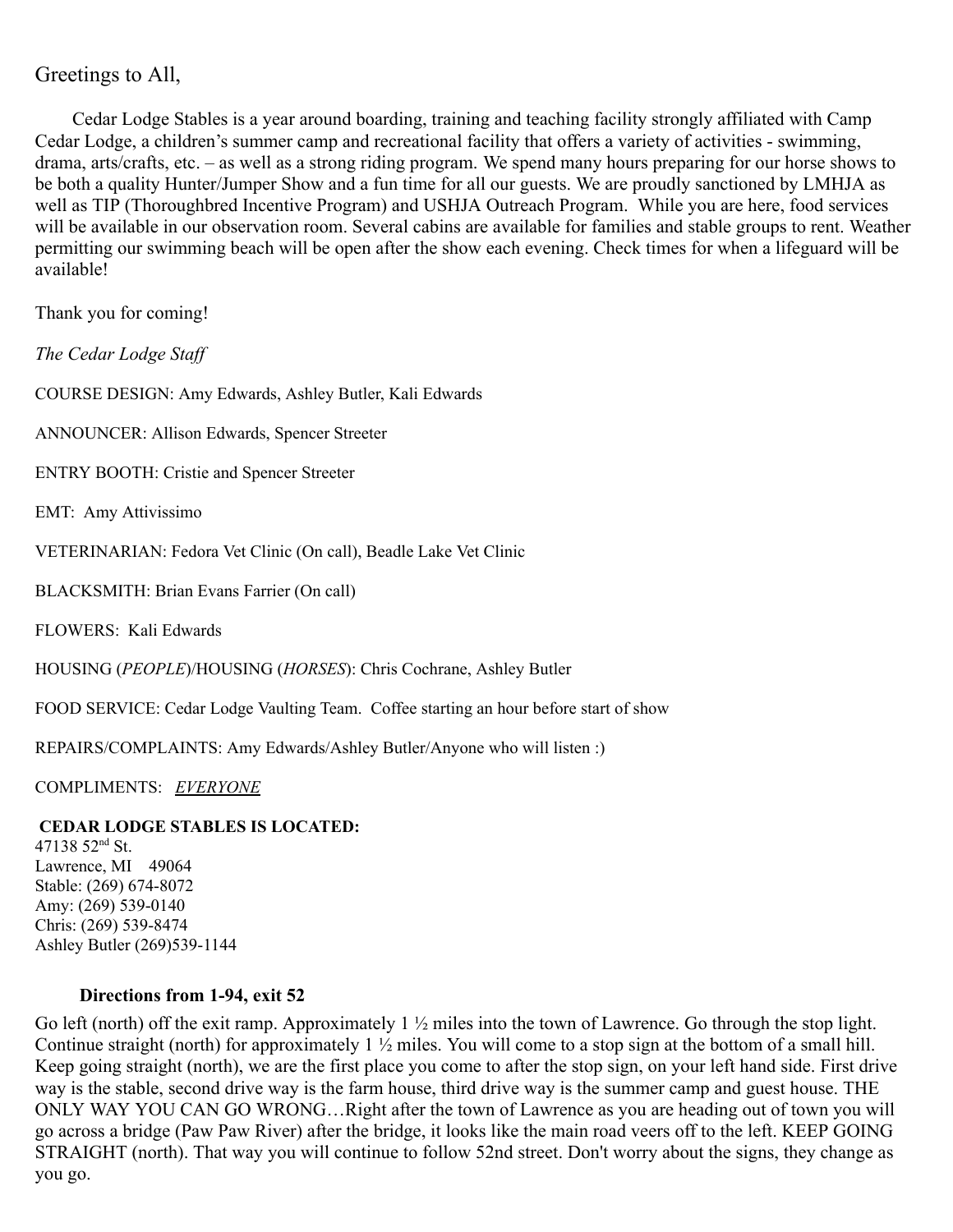## **About this show:**

#### **Accommodations:**

#### **On Grounds:**

 Cedar Lodge offers on grounds cabins to rent. They are all rustic, with wooden twin size bunk beds and screened windows. Bring your own blanket roll. Each cabin accommodates up to nine people and has solar lights only. Showers are available (private stalls, hot and cold water) for overnight guests renting cabins ONLY. Please do not use our showers without a reservation. Cabin rental is \$50.00 per night.

 **Close By:** Ten miles away in Paw Paw

| The Inn at Paw Paw   | 269-655-2729 |
|----------------------|--------------|
| Lake Side Inn B $&B$ | 269-657-9946 |
| Econo Lodge          | 269-657-2578 |
| Comfort Inn & Suites | 269-655-0303 |
|                      |              |

## **Show class Fees:**

 Jumpers: \$20.00 Hunters: \$15.00 Equitation: \$15.00 Medals: \$15.00 Classic and Derby: \$25.00

 Entries must be paid by end of day on Friday. Late entries (Saturday or Sunday morning) and change of entries will pay an additional \$5/class.

## **Other Show Costs:**

EMT/Office Fee: \$20.00/show Day fee for trailing in \$30.00/day/horse Non showing Horse fee  $$50.00$ /show in addition to stall and bedding if needed Campers/RV/Tent: : \$50.00/show Limited hook up available. First come, first serve. Space for parking is at a premium. Campers must sign up in advanced and be used in designated camping area only. Camping in trailer: Free as long as trailer is parked with trailers. For camper parking, same as other campers. Must have reservation in advance by Wednesday before show (same as box stall reservation)

**Entries:** All entries will be handled on line by **horseshowing.com**. Late entries may be entered at the show office at day of show but will be charged an additional \$5/class

 **Stalling:** Stalls will be 10x10, 10x12 and 12x12 with stall gates. Stalls will be available by noon on Friday. Earlier arrival times can be accommodated by request. Most stalling will be done in our stable, with additional stalling in our hay barn and indoor arena if needed. No bedding provided. Sign up ahead of time for stalling and needed bedding is a must.

Box Stalls/Tack Stalls \$75.00 for the show Extra bags of shavings: \$6.5/bag

Extra bales of straw: \$7/bale

 Reservations a Must! Reservations due one week ahead of shows. Stalls reservations are limited by space. Please make your reservations early. Link to stall reservation sign up can be found on this page: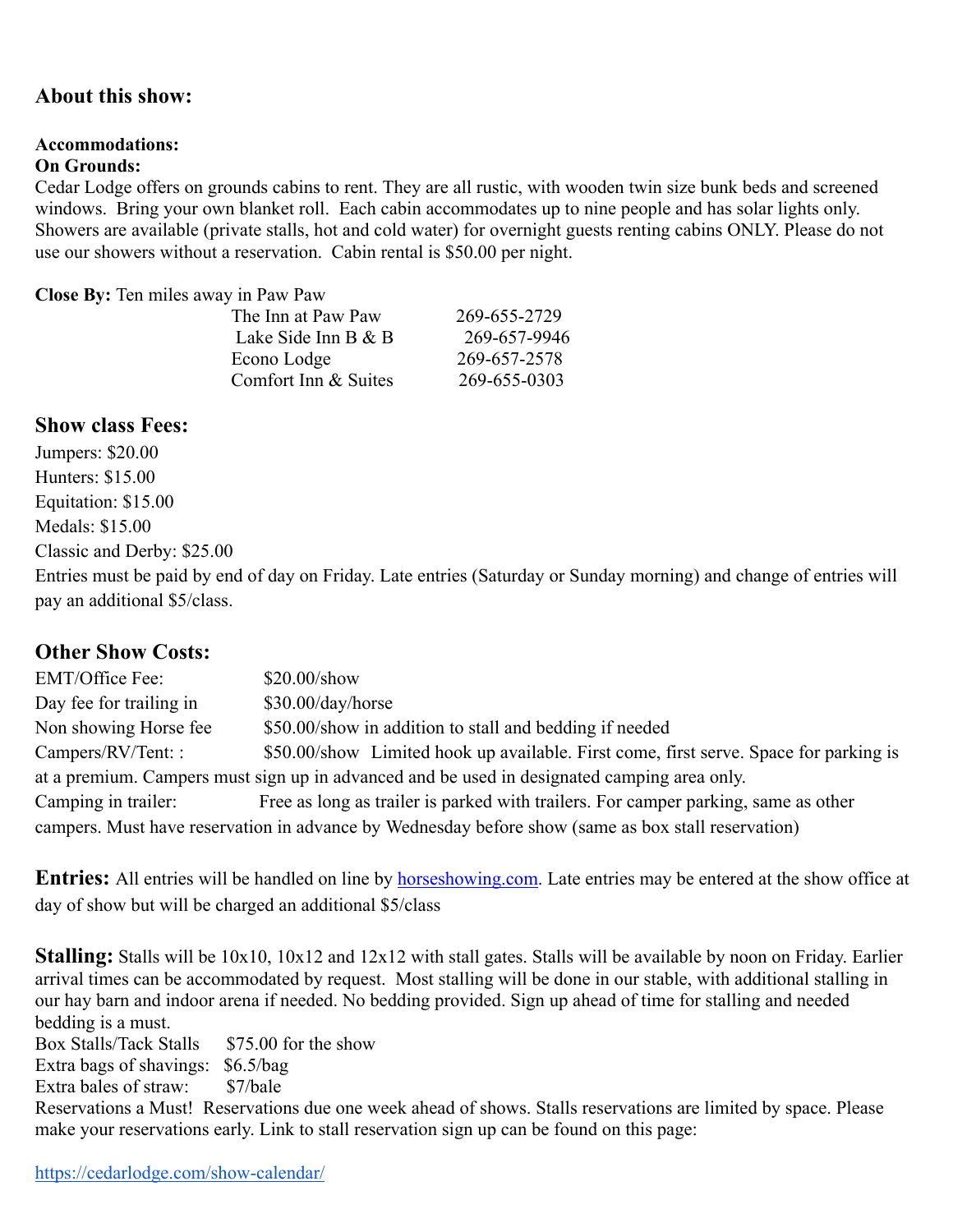Write or call: Chris or Amy P.O. Box 218 Lawrence, MI 49064 (269)539-1144 (269) 539-0140 (269) 539-8474 (269) 674-8072 E-Mail: campcedarlodge@gmail.com

## **Rings size and Footing.**

 All Rings are a sand mix all weather footing. Management reserves the right to drag and/or water rings as needed on show days. If there is a concern, please ask!

#### **Show Rings:**

 Lunging ring: 60x100 Jumper Ring: 150x200 Regular Ring: 150x220 Basic Ring: 120x180 Schooling arena: 120x250 Indoor arena/Schooling area: 80x240

## **Cedar Lodge Show Rules**

 Please no dogs! We love your dog(s), but our farm dogs do not. Additionally, we have free range cats. Our cats like our dogs, not necessarily yours! Service dogs on 6 foot (or less) leash welcome.

Schooling will be allowed in designated areas only.

 All riders must wear an ASTM/SEI approved riding helmet while mounted anywhere on the show grounds. Any rider violating this rule will be immediately prohibited from further riding until a helmet is in place.

All gaits, other than a walk, will be performed only in the schooling areas and show rings.

 Designated lunging ring on south side of main barn or in schooling ring south of show rings behind indoor. No lunging in the rings where people are riding.

Post your number prior to each class at the in gate.

LMHJA, USHJA and TIP rules will be followed during the show. Please abide by the rules for class entries.

 Smoking, vaping or any similar activity is strictly prohibited in any building. Proper disposal of smoking materials will be enforced.

 Warm up will be done in areas closest to rings being used as available. Indoor riding arena will be used for primary warm up in all classes. Schooling ring will be available all day.

 The warm-up classes will be using an open card system open with all fence height divisions to be judged as one class. A horse/rider combination may enter as many as they wish, but must pay for each warm-up entered. There will be no year-end or championships awarded. However, each day of the show riders will receive rating on their rounds of their rounds be "red" or "blue" ribbon rounds.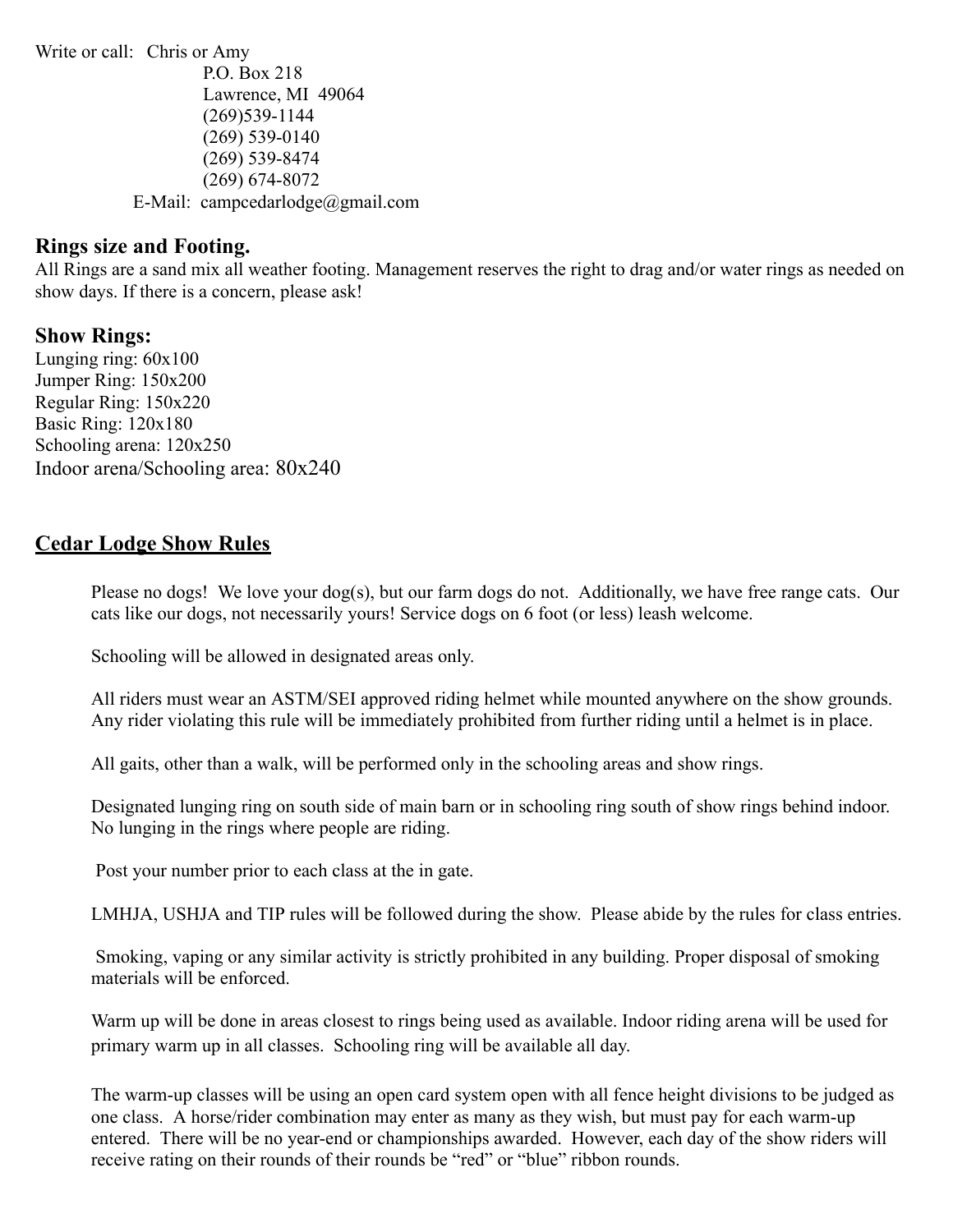No refunds for scratches without a veterinarian's certificate.Copy of a negative coggins test is required for each horse and must be shown to the show secretary before a show number will be assigned.

 Schooling will be open in the show rings after 12:00 p.m. on Friday. Schooling will be allowed in all rings on Friday, weather permitting and Saturday morning in Basic and Regular ring up to ½ hour before the start of each ring. Management reserves the right to limit schooling in the show rings the morning of the show as needed.

 All prize money will be deducted from entries. Prize money exceeding entry fees will be mailed to the owner of record unless otherwise directed within 30 days.

Start time to be announced based on entries. Check with management for any changes.

## **LMHJA/USHJA/TIP Rules**

- o Exhibitors may cross enter 3" up from their lowest division.
- o Medal class riders may ride in more than one medal class, following the 3" rule. When there are medal finals, they must declare only one height for final competition.
- o Riders showing in the Regular Ring are ineligible for LMHJA Basic classes except for Novice Warm-up and Novice Working Hunter divisions. Basic Ring riders may only enter into classes in other rings that are 2'3" and under.
- o ATTENTION: Riders and coaches of REGULAR RING BASIC RIDERS have the right of way and control of the BASIC RING during schooling/warm-up. This will be monitored and enforced for the safety of our less experienced riders.
- o Division championships awarded in all LMHJA Hunter, Jumper, and Equitation divisions with 3 or more entries. Year-end championships awarded to LMHJA members. Must be a member prior to the start of classes to earn points.
- o Year-end championships awarded in T.I.P., USHJA and LMHJA divisions for those with proper memberships. Please ask at show office about relevant membership applications. .
- o Class height indicates maximum height; at least 50% of jumps will be at stated height.
- o Martingales only permitted in over fences classes and equitation work-offs.
- o Gate keeper to enforce 1 minute call to class.
- o LMHJA, USHJA and T.I.P. classes may combine at management discretion in the event of very limited entries in a class.

## **USHJA Out Reach Classes:**

- USHJA sanctioned classes are identifiable by \*
- Membership to USHJA is free.
- 2.00/horse registration fee
- Horse/trainer/rider point tracking
- Year end awards for divisions entered
- Riders and owners of USHJA registered horses can earn level status and points to redeem at the end of the year for items such as USHJA logo wear, Outreach ribbons or outreach medallions at three different levels.

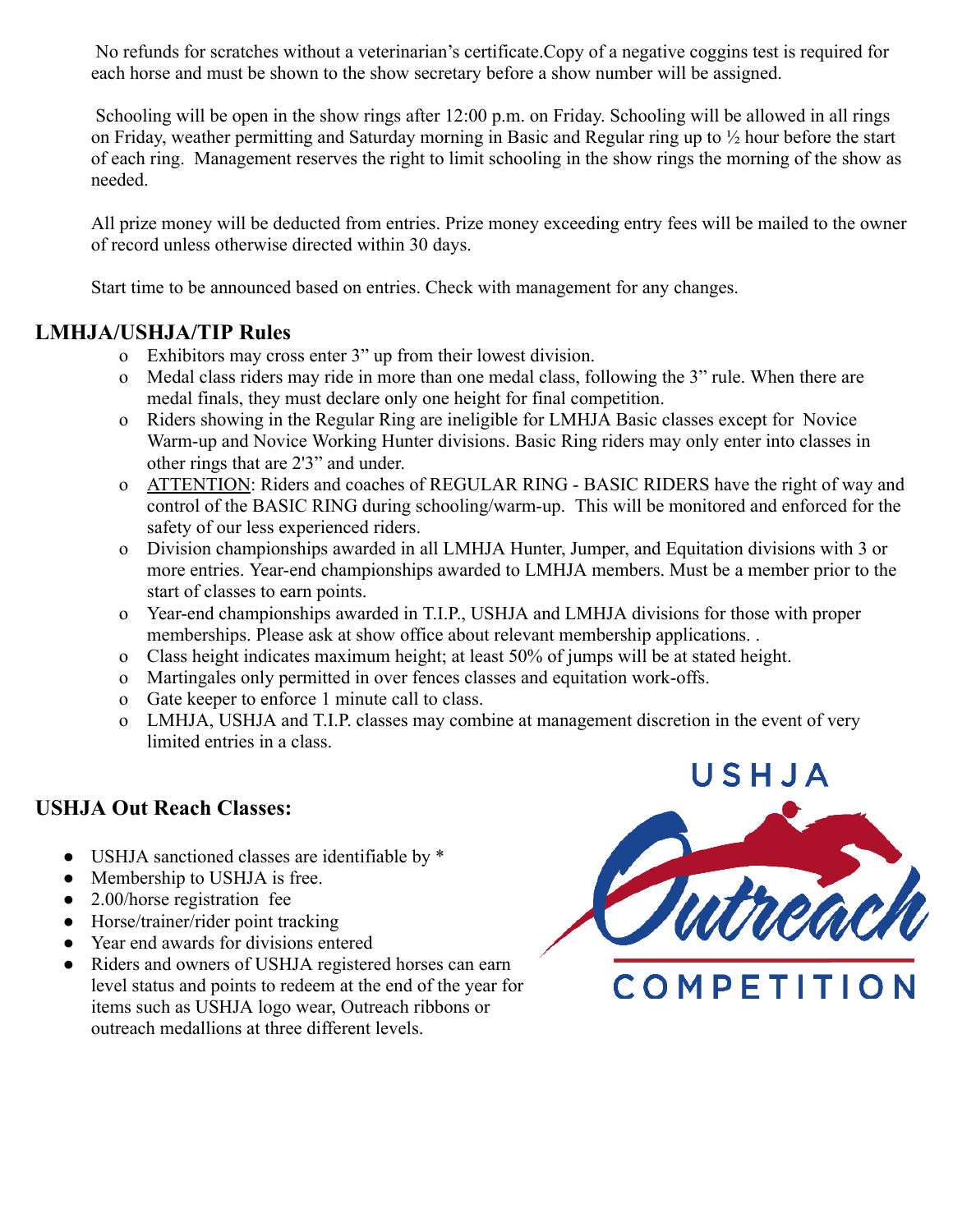## **T.I.P. Class Descriptions**

- o Thoroughbred Incentive Program, sponsored by The Jockey Club. Registration is free, but must be completed prior to the close of entries to accrue T.I.P. points. Jockey Club FAQ regarding T.I.P.: [https://tjctip.com/About/FAQ#](https://tjctip.com/About/FAQ)
- o Eligibility For purposes of eligibility for all T.I.P. classes and awards, a "Thoroughbred" is defined as any horse that has been registered with The Jockey Club or a foreign Thoroughbred stud book recognized by The Jockey Club. Unregistered horses are not eligible.
- o T.I.P. Numbers To participate in T.I.P., owners and riders must obtain a T.I.P. Number. To apply for a T.I.P. number, please visit tjctip.com and click on "My Account". You



will need an Interactive Registration<sup>™</sup> account to apply for a T.I.P. Number. Interactive Registration<sup>™</sup> is a FREE service designed for the use of thoroughbred owners and breeders to transact business electronically with The Jockey Club registry. T.I.P. Numbers are free. The T.I.P.

number card should be provided to participating horse shows as proof of eligibility.  $\neg$  T.I.P. Numbers are horse/owner specific. If you purchase a horse with a number, you need to get a new T.I.P. Number for the horse under your own account.  $\neg$  All riders must be listed on the T.I.P. Number – to add a rider,

log into your account and click "Add Rider"<https://tjctip.com/MEMBERLOGIN>

- o T.I.P. classes may combine with LMHJA classes of same height and management discretion in the event of limited entries in a division.
- o T.I.P. year-end awards for LMHJA members; these are LMHJA-sponsored, not sponsored by The Jockey Club.
- o T.I.P. Hunter classes include 2 jump and 1 flat class. T.I.P. Jumper classes include 2 jump classes on Saturday only.
- o T.I.P. Classes:

 Hopeful Jumper: 2'6" Suitable Jumper: 2'9" Schooling Jumper: 3' Training Jumper: 3'3" Open Jumper: 3'6" WT Crossrails Very Green Hunter: 2' Beginner Hunter: 2'3" Special Hunter: 2'6" Suitable Hunter: 2'9" Low Hunter: 3'

## **LMHJA Class Descriptions**

## **Jumper Classes**

All jumper classes are Paybacks with four or more entries– 60% payback on a 40/30/20/10 basis.

- **o Jumper classes: Table II, Section A/B1.**
- o LMHJA and USHJA: 3 classes each division (2 on Saturday, 1 on Sunday). Paybacks in all LMHJA/USHJA jumper divisions with 4 or more entries. T.I.P.: 2 Jumper classes (T.I.P. Jumper classes SATURDAY ONLY).

Paybacks in LMHJA classes only: 60/40/30/10%.

o Classes judged on Table II unless otherwise stated.

 Warm Up: Open card (ride during your fence height). Horse/rider combination can enter as many times as they'd like. Additional entries must be cleared with gate/show office prior to showing. Class fee charged per entry/round. All warm up rounds at specific height must be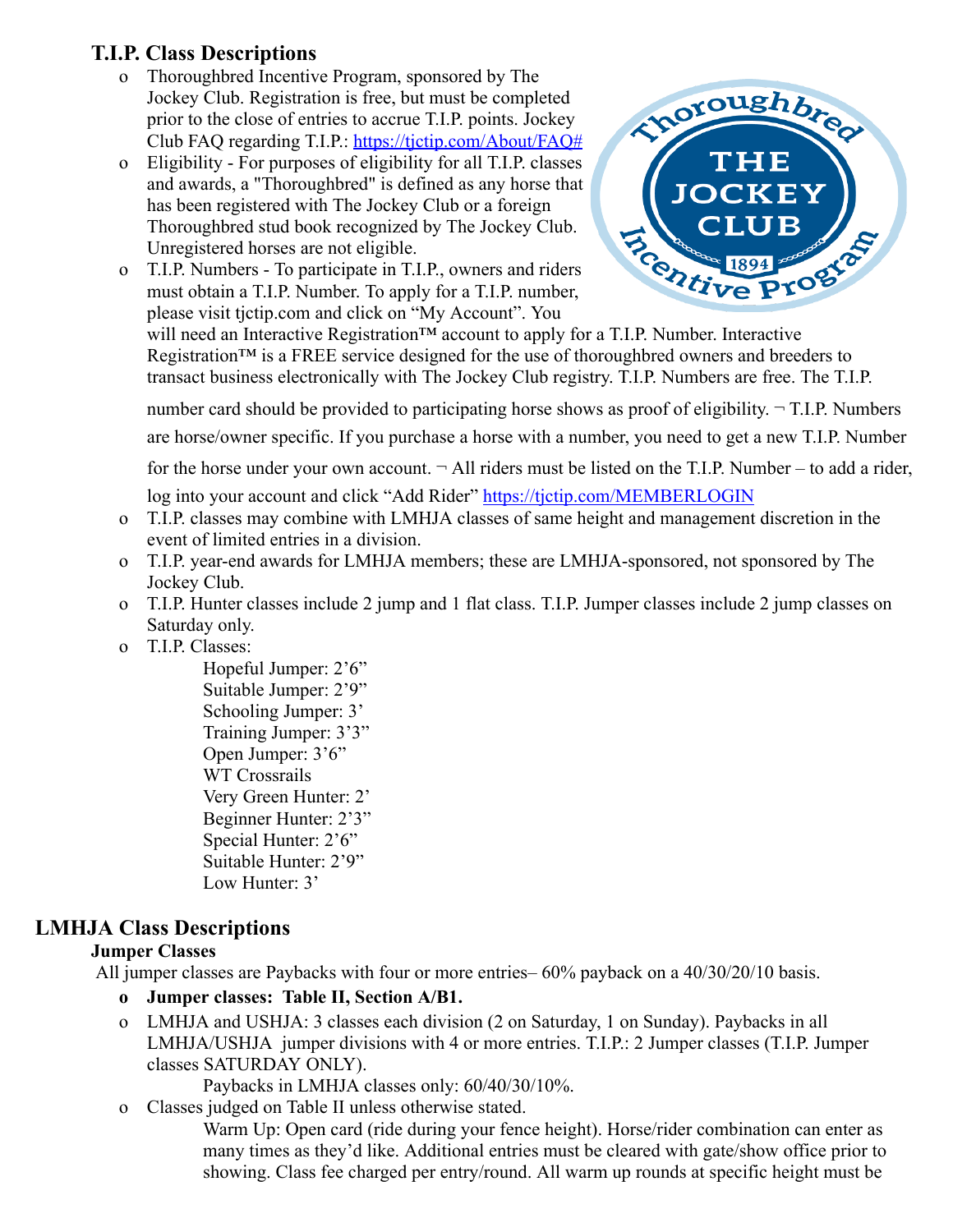completed prior to competing in any classes at that height. Management reserves the right to limit warm up rounds due to entries, footing, weather, or horse welfare. No placings; A (Blue) or B (Red) ribbon awarded.

Level 1 Jumper: Crossrails

Level 2 Jumper: 2'

Level 3 Jumper: 2'3"

Level 4 Jumper / T.I.P. Hopeful Jumper 2'6"

Level 5 Jumper / T.I.P. Suitable Jumper 2'9"

 Level 6 Jumper 3', 3'3", 3'6" / T.I.P. Schooling Jumper 3', T.I.P. Training Jumper 3'3", T.I.P. Open Jumper 3'6" (declare your height, judged as one class)

o Specialty Jumper Classes

 Gambler's Choice: Open card, open to all levels (ride during your fence height). Each fence is assigned a point value. Rider must declare their first fence. Time to start when rider takes off for first fence. Rider has 45 seconds to jump any fences to accrue points. Each jump can accrue points once each direction. No penalty for jumping same fence an additional time. No penalty for rails/refusals, but no points earned. At 35 seconds, whistle will blow. You have 10 seconds to finish any jump you were approaching for points. You have 30 seconds to choose to jump the Joker Fence. Joker is only allowed after the initial 45 seconds. Jump the Joker clean and earn stated points; attempt the Joker with result in knocked rail or refusal and lose the stated points. Class to be pinned based on total points.

 Power and Speed: Open card, open to all levels (ride during your fence height). Jump the Power portion of the course clean and immediately enter the Speed portion. Placing based on Speed/Faults from Speed portion followed by faults from Power portion. If you have faults in Power portion, you do not complete the Speed portion.

## **Hunter Classes: Basic Ring**

- o All LMHJA, USHJA and T.I.P. Hunter divisions include 2 jumping classes and 1 flat (except Poles). Trotting not to be penalized for Poles division or Crossrails Equitation division. Crossrails Hunter division divided into WT and WTC.
- o Simple changes not to be penalized for all divisions prior to Novice.

 Basic Ring Warm Up: Open card (ride during your fence height). Horse/rider combination can enter as many times as they'd like. Additional entries must be cleared with gate/show office prior to showing. Class fee charged per entry/round. All warm up rounds at specific height must be completed prior to competing in any classes at that height. Management reserves the right to limit warm up rounds due to entries, footing, weather, or horse welfare. No placings; A (Blue) or B (Red) ribbon awarded.

 Poles Division: Consists of: WT flat, WTC flat, and Poles class (one each both days). May cross enter with WT Crossrails division.

 WT Crossrails / T.I.P. WT Crossrails: May cross enter Poles division *or* Crossrails Equitation and WTC Crossrails, but not both.

 WTC Crossrails: May cross enter WT Crossrails (including T.I.P.) *or* Maiden divisions, but not both.

Maiden Working Hunter: 1'9"

Novice Working Hunter: 2', may cross enter with Limit Working Hunter in Regular Ring.

 **o Specialty Hunter Classes: Basic Ring** 

 **Hunter Classic Basic Ring:** Open to all levels in the Basic Ring. One (1) round format. Round 1 by open card Saturday (ride during your fence height).

#### **Hunter Classes: Regular Ring**

o All divisions consist of 2 jump, 1 flat class.

 Regular Ring Warm Up: Open card (ride during your fence height). Horse/rider combination can enter as many times as they'd like. Additional entries must be cleared with gate/show office prior to showing. Class fee charged per entry/round. All warm up rounds at specific height must be completed prior to competing in any classes at that height. Management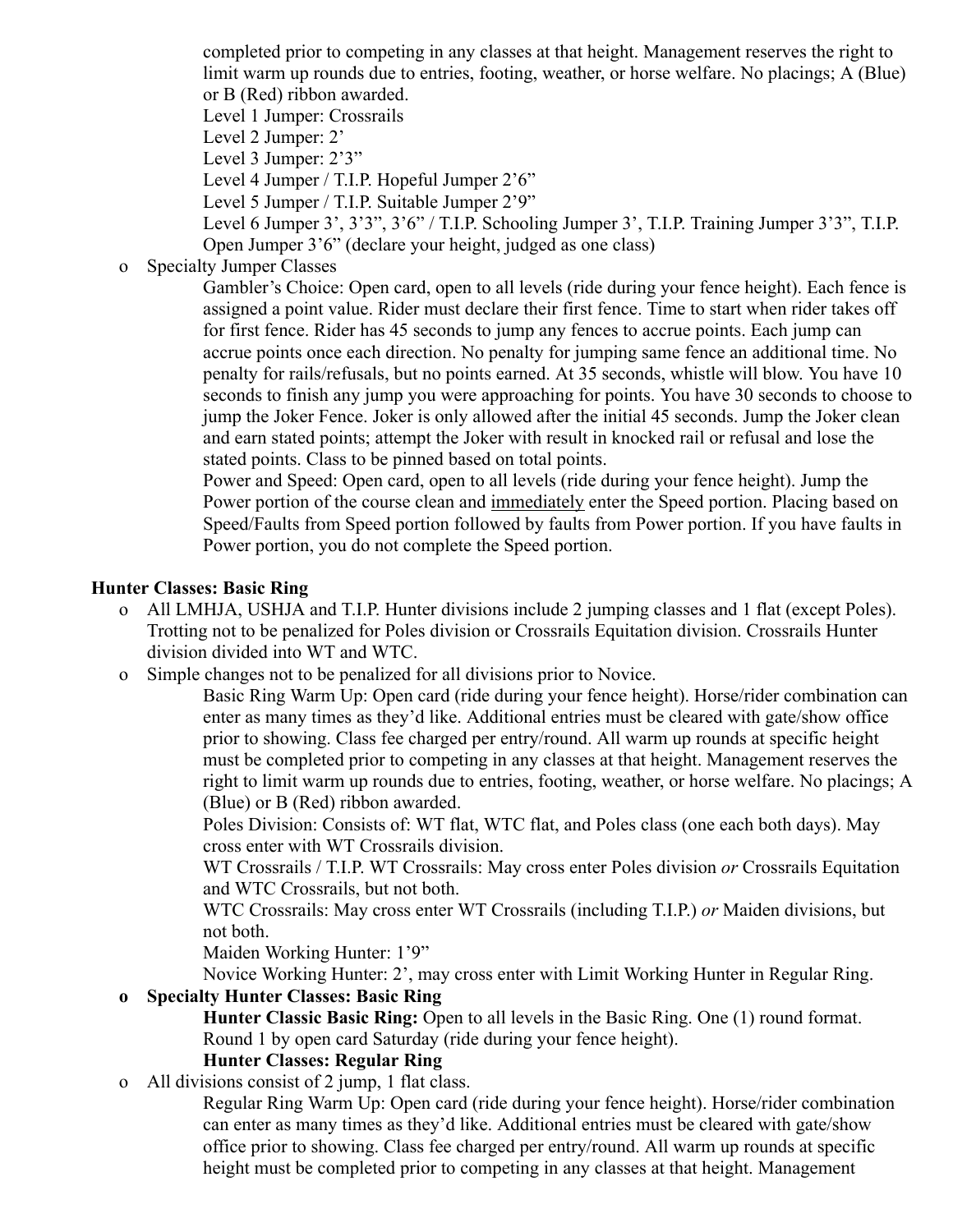reserves the right to limit warm up rounds due to entries, footing, weather, or horse welfare. No placings; A (Blue) or B (Red) ribbon awarded.

 Limit Working Hunter / T.I.P. Very Green Hunter: 2' (no oxers). May cross enter with Novice Working Hunter in Basic Ring.

Schooling Hunter/ T.I.P. Beginner Hunter: 2'3"

Pre-Green Working Hunter: 2'6" Limited to horses in their  $1<sup>st</sup>$  or  $2<sup>nd</sup>$  year showing.

Special Working Hunter / T.I.P. Special Hunter: 2'6"

Open Working Hunter / T.I.P. Suitable Hunter: 2'9"

Low Working Hunter  $3' - 3'3''/$  T.I.P. Low Hunter: 3' (Declare height of 3' or 3'3", judged as one class. 3' rounds will ride first then fences raised to 3'3" for 3'3" rounds.)

## **o Specialty Hunter Classes: Regular Ring**

 **Handy Hunter:** Open card, open to all levels in Regular Ring (ride during your fence height). One (1) round format.

**Hunter Derby Regular Ring:** Open to 2'-2'9" hunter class levels in the Regular Ring (ride during your fence height). Judge will keep open card for round one all day Saturday. 3 option fences at each height will have 3" higher option. Judge will use open numerical scoring system. After judges score is given, 1 point extra will be given for each high option fence taken for the additional of a maximum of 3 extra points. If there are 6 participants with a 70% or higher score round two will be held directly after last class of the day in the Hunter Ring on Saturday.

 **Memorial Masterclass:** OPEN TO ALL HORSES AND RIDERS, regardless of adult/child, professional/amateur status. Join us for a new Equitation Class! Two (2) round format. Round 1 will be ridden Saturday by open card (ride during your fence height) and will be an equitation course. Judged as an equitation class. Top 12 riders will be called back for Round 2, which will run Sunday as stated in the show bill. Call back will be a work-off on the flat or over fences (announced ahead of time whether flat or jumping work-off). Martingales allowed in flat work-off (horse to return in same equipment as Round 1).

## **Equitation Classes Basic Ring**

- o Division consists of 1 jump and 1 flat. Does NOT include Medal classes.
- o Medal Classes run Sunday. Two (2) round format. Top 4 (or more, judge's discretion) to be called back for work-off on flat or over fences. Martingales allowed for flat work-off.
- o Simple changes not to be penalized for divisions prior to Novice.

Crossrails Equitation: trotting not to be penalized.

 Maiden Equitation: 1'9" Novice Equitation: 2' Maiden Medal: 1'9" Novice Medal: 2'

## **Equitation Classes Regular Ring:**

- o Division consists of 1 jump and 1 flat. Does NOT include Medal classes.
- o Medal Classes run Sunday. Two (2) round format. Top 4 (or more, judge's discretion) to be called back for work-off on flat or over fences. Martingales allowed for flat work-off (horse to return in same equipment as Round 1).

 Schooling Equitation: 2'3" Special Equitation: 2'6" Open/Low Equitation: 2'9" / 3' (declare your height, judged as one class) Limit Medal: 2' Schooling Medal: 2'3" Special Medal: 2'6" Open/Low Medal 2'9" / 3' (declare your height, judged as one class) Memorial Masterclass: description included in Hunter Classes: Regular Ring section.